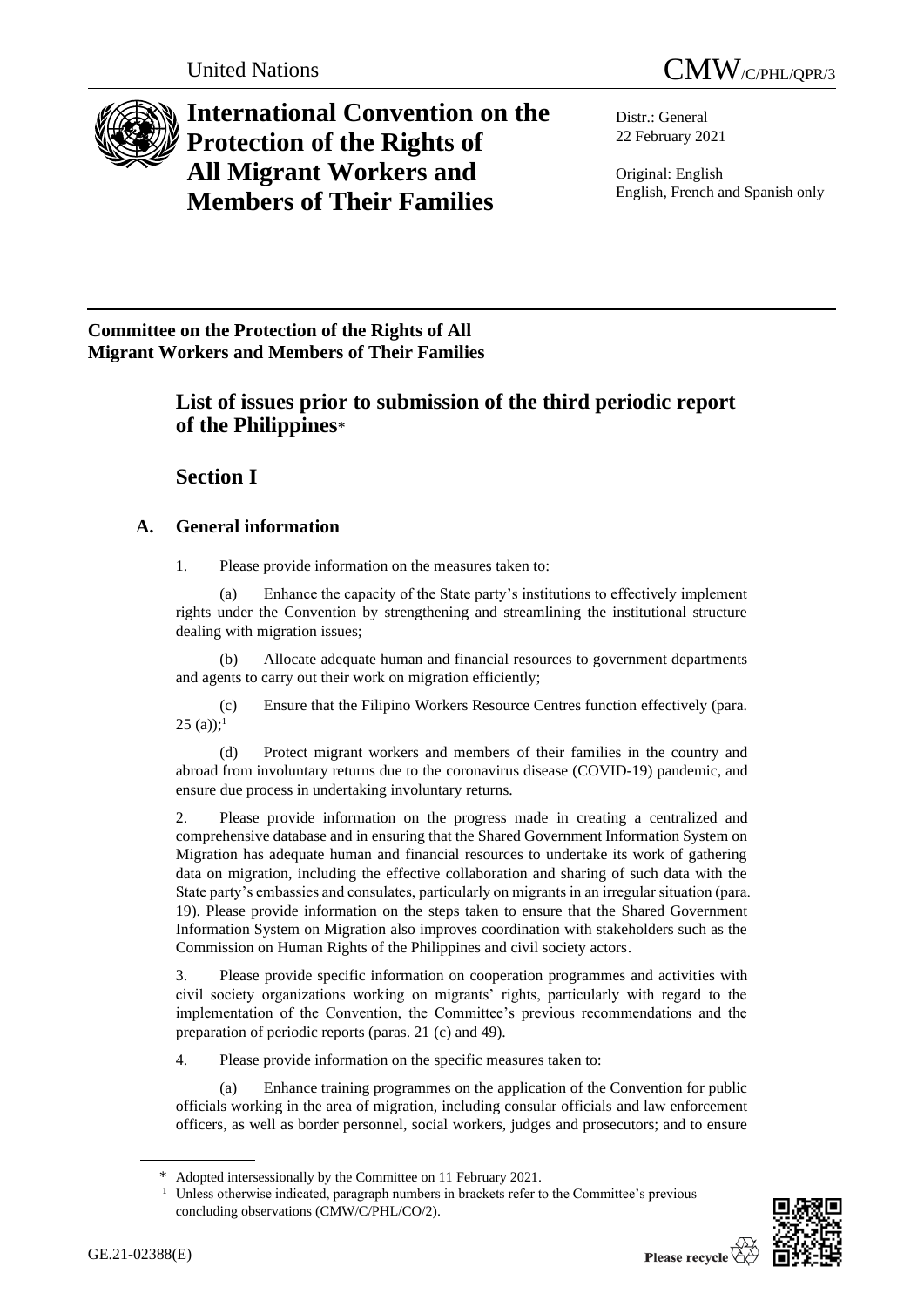that migrant workers have access to information and guidance on their rights under the Convention (para. 21 (a));

(b) Undertake reforms under the Migrant Workers and Overseas Filipinos Act in order to provide for a more expedient response to calls from distressed migrant workers abroad or their next of kin.

5. Please describe the specific measures taken by the State party to widely disseminate the Convention and the Committee's previous concluding observations, in particular to government departments, the parliament, the judiciary, the national human rights institution and non-governmental organizations (para. 48).

6. Please provide information on measures taken to assess the effectiveness and monitor the implementation of the Household Service Workers Programme of 2006, in particular the compliance with contracts of employment by employers abroad as regards the payment of adequate salaries and the provision of labour benefits (para. 13).

7. Please provide information on specific measures taken to ensure that the Commission on Human Rights of the Philippines has the mandate and can undertake activities to promote and protect the rights of migrant workers and members of their families under the Convention. Please also provide information on steps taken to provide the Commission with the requisite human and financial resources, to adopt transparent selection and dismissal procedures for commissioners, and to pass the Commission's Charter Bill (para. 27).

# **B. Information requested, by article of the Convention**

## **1. General principles**

8. Please indicate whether the provisions of the Convention have been directly applied by officials in the administration. Please provide information on and examples of judicial cases and judgments in which the Convention has been invoked directly before the courts. Please also provide information on:

(a) The judicial and administrative mechanisms competent to examine and decide on complaints by migrant workers and members of their families, including those in an irregular situation;

(b) The number and type of complaints examined by such mechanisms in the past five years and their outcome, disaggregated by sex, age, nationality and migration status;

(c) Whether legal assistance was provided both to immigrants in the Philippines and to nationals of the Philippines who are living as migrants abroad;

(d) Any redress, including compensation, provided to the victims of rights violations under the Convention;

(e) Measures taken to inform migrant workers and members of their families about the remedies available to them for violations of their rights.

9. Please provide information on restrictions placed on the full exercise of the rights of migrant workers and members of their families in the face of the COVID-19 pandemic, including restrictive measures taken at borders in relation to their entry or exit from their countries of origin, transit or destination. Please also provide information on measures taken in relation to voluntary return to their countries of origin in the context of the pandemic. Please indicate the measures taken to ensure that the pandemic does not affect the process of asylum applications or migration procedures, including in relation to the suspension of procedures. Please indicate efforts taken on behalf of migrant workers and members of their families to:

(a) Include them in national pandemic prevention and response plans, especially in relation to ensuring access to a vaccine;

(b) Ensure their access to health-care services;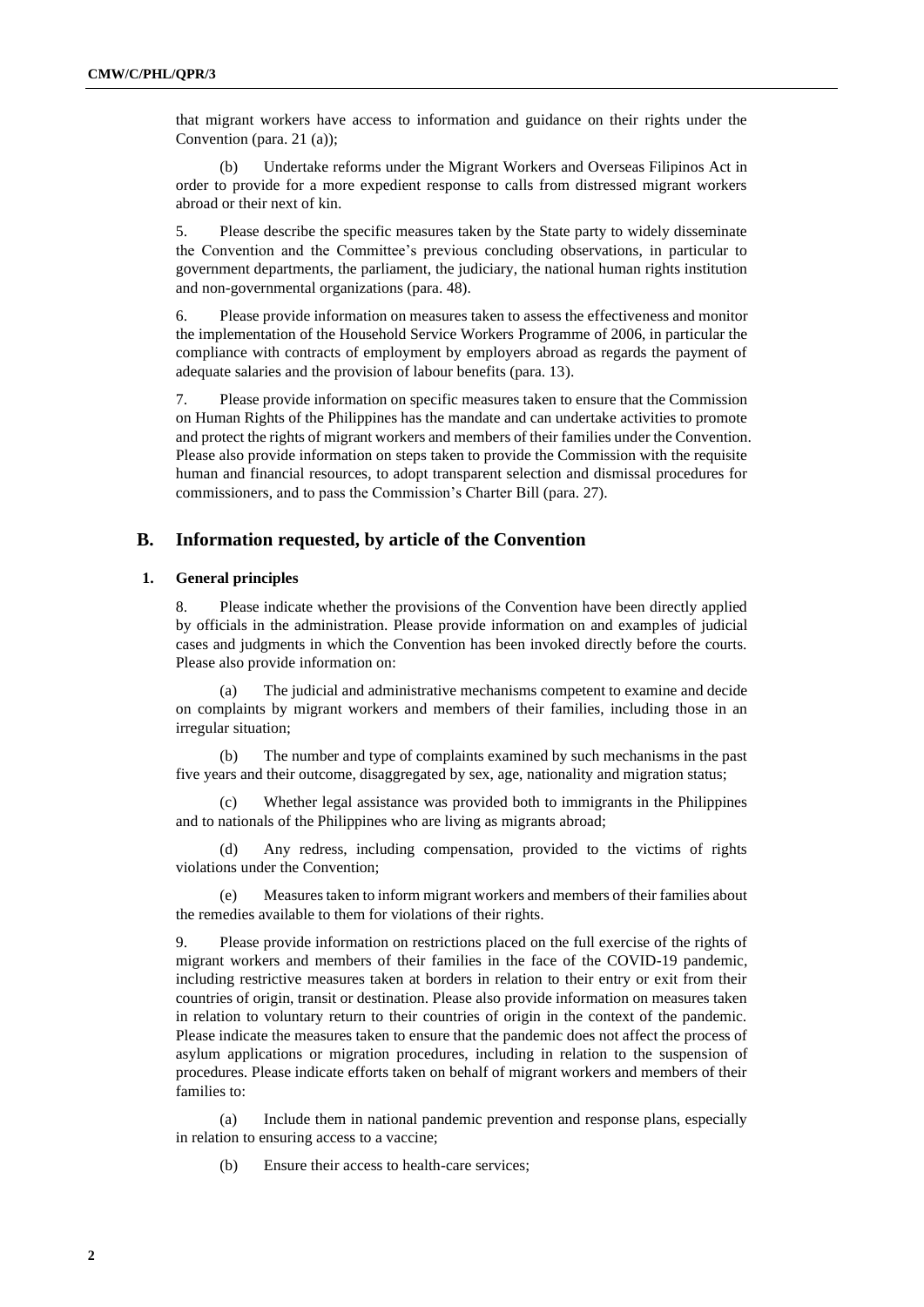(c) Uphold the necessary sanitary measures to prevent contagion and maintain the desired level of health protection at their workplaces;

(d) Prevent infections in detention centres and provide health-care services to those who have been infected;

(e) Ensure that families of migrant workers who have died of the disease are informed of their deaths and receive their remains;

Protect their rights in other respects and mitigate the pandemic's adverse effects, in view of the joint guidance note of the Committee and the Special Rapporteur on the human rights of migrants on the impacts of the COVID-19 pandemic on the human rights of migrants.<sup>2</sup>

#### **2. Part II of the Convention**

### **Article 7**

10. Please indicate whether national legislation, in particular the Constitution, the Labour Code, the Migrant Workers and Overseas Filipinos Act and the Immigration Act, ensures that all migrant workers and members of their families enjoy the rights established in the Convention, without distinction of any kind, and whether such legislation covers all the prohibited grounds of discrimination, including sex, age, gender identity and sexual orientation, disability, language, national, ethnic or social origin, nationality, economic status, property, marital status, and birth or other status. In the light of the Committee's previous concluding observations (para. 23), please provide information on the steps taken to amend domestic legislation in order to align it with the Convention so that the exercise of rights under the Convention by migrant workers and members of their families is not subject to the principle of reciprocity.

11. Please provide information on steps taken to amend the Anti-HIV/AIDS Discrimination Law to prevent discrimination against migrant workers on the basis of their health status, including real or perceived HIV status or pregnancy, and to ensure that any health testing is voluntary and based on free and informed consent by migrant workers and members of their families (para. 11).

## **3. Part III of the Convention**

# **Articles 8 to 15**

12. Please provide information on the specific steps taken to revise domestic legislation and practice, in line with the Convention, to ensure that the right of a migrant worker to reside in the State party for the purpose of employment is not revoked if the migrant worker loses employment prematurely (para. 29).

13. In the light of the Committee's previous concluding observations (para. 33), please provide information on:

(a) Progress made in monitoring and assessing the implementation of bilateral and multilateral labour agreements and memorandums of understanding between origin and destination countries to identify and address gaps with specific countries in order to ensure the effective enjoyment of rights under the Convention by Filipino migrant workers abroad;

Specific measures taken to address the abuse and exploitation of Filipino migrant workers abroad, particularly those who are victims of the *kafalah* (sponsorship) system in the Gulf countries;

(c) Progress made in ensuring that migrant workers and members of their families travelling to countries with the *kafalah* system are provided with adequate information on the

<sup>&</sup>lt;sup>2</sup> Committee on the Protection of the Rights of All Migrant Workers and Members of Their Families and the Special Rapporteur on the human rights of migrants, "Joint guidance note on the impacts of the COVID-19 pandemic on the human rights of migrants", 26 May 2020.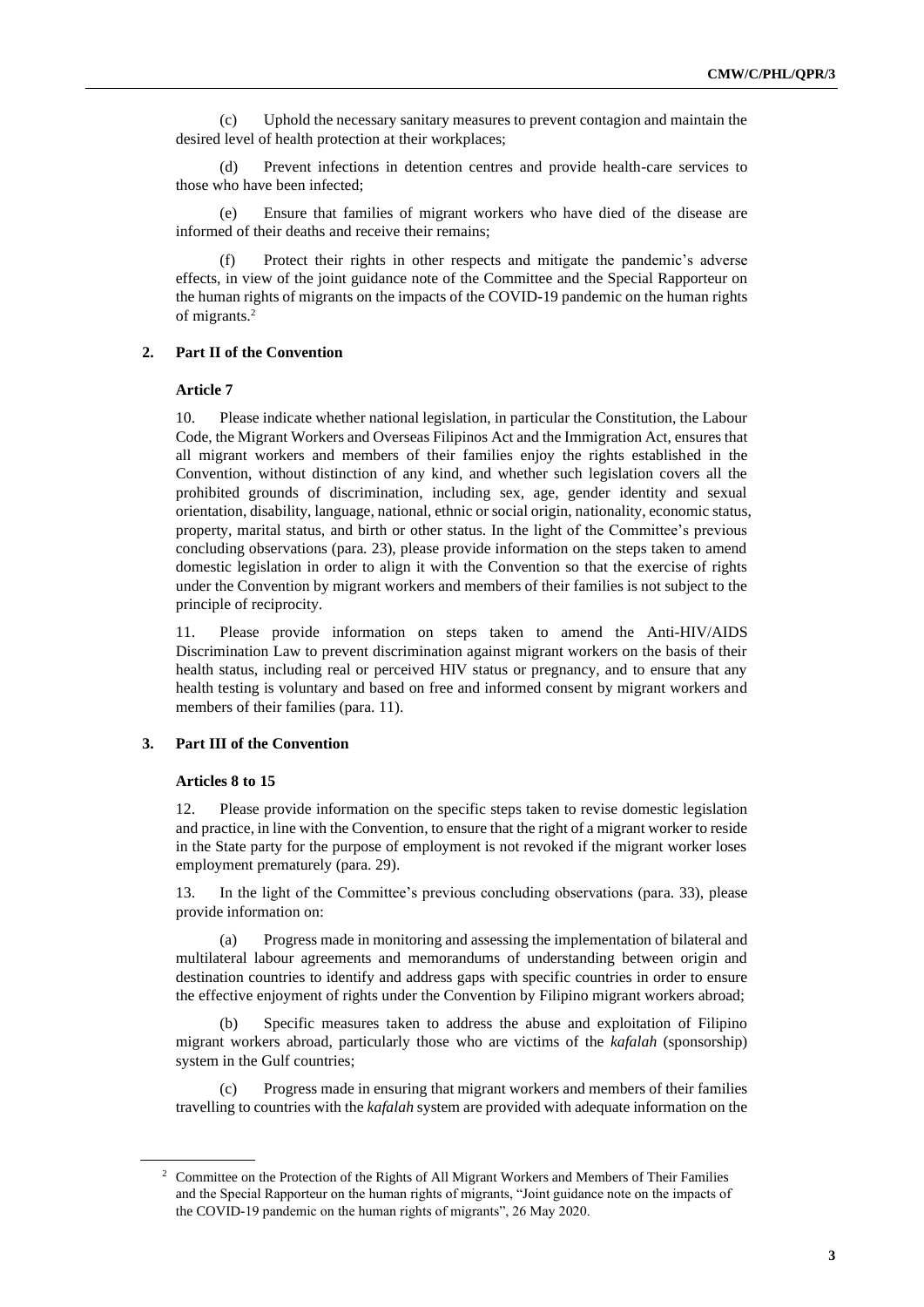regulatory framework, and their rights and benefits, as part of the State party's Pre-Employment and Pre-Departure Orientation Seminars.

14. In the light of the Committee's previous concluding observations (para. 25), please provide information on the measures taken by the State party to:

(a) Investigate and punish cases of corruption involving public officials and to detect public officials who abuse their authority in relation to the rights of migrant workers;

Inform Filipino migrant workers and members of their families, including those in an irregular situation, of the administrative and judicial remedies available to them, and to provide legal assistance, including through the Legal Assistance Fund;

Revise the Single Entry Approach rules and process, which provides for an onsite, mandatory conciliation-mediation process for labour disputes involving Filipino migrant workers, in order to protect labour rights;

(d) Ensure that undocumented Filipino migrant workers stranded in Sabah, Malaysia, have access to legal documents and can safely return to the city of Zamboanga in the Philippines.

15. In the light of reports of abuse and an increase in the number of Filipino migrant workers deployed in countries with the *kafalah* system, please provide information on:

(a) The number of complaints received and processed by consular services regarding abuse, filed by migrant workers against employers, and the outcome of any investigations, particularly in relation to women domestic workers in Gulf countries, and measures to effectively implement the amended Migrant Workers and Overseas Filipinos Act (Republic Act No. 10022), which prohibits the State party from deploying migrant workers to countries where their rights will not be protected;

(b) Progress made in enhancing the knowledge of diplomatic and consular staff abroad about the laws and procedures of the countries of employment of Filipino migrant workers, especially in those countries categorized as "highly problematic" by the Department of Foreign Affairs and the Department of Labour and Employment.

# **Articles 16 to 32**

16. Please provide information on specific measures taken to strengthen consular staffing so that the State party's consular services can respond effectively to the needs of migrant workers and members of their families, in particular with regard to the necessary assistance required when they are deprived of liberty or are subject to an expulsion order (para. 31).

17. In the light of the Committee's previous concluding observations (para. 35), please provide information on the programmes in place to ensure the birth registration of children of migrant workers abroad, including those in an irregular situation, and to update the relevant databases.

18. Please provide an update on the specific steps taken to amend section 22 of the Labour Code, which obliges certain categories of Filipino migrant workers abroad, such as seafarers, to remit up to 80 per cent of their foreign exchange earnings to their families and dependants in the State party (para. 41).

#### **4. Part IV of the Convention**

## **Article 40**

19. Please provide an update on the specific steps taken to amend sections 269 and 272 (b) of the Labour Code in order to guarantee to all migrant workers and members of their families in a regular situation in the State party the right to form associations and trade unions in line with article 40 of the Convention (para. 37).

# **Article 41**

20. Please indicate the measures taken to implement the recommendations contained in paragraph 39 of the Committee's previous concluding observations, with a view to ensuring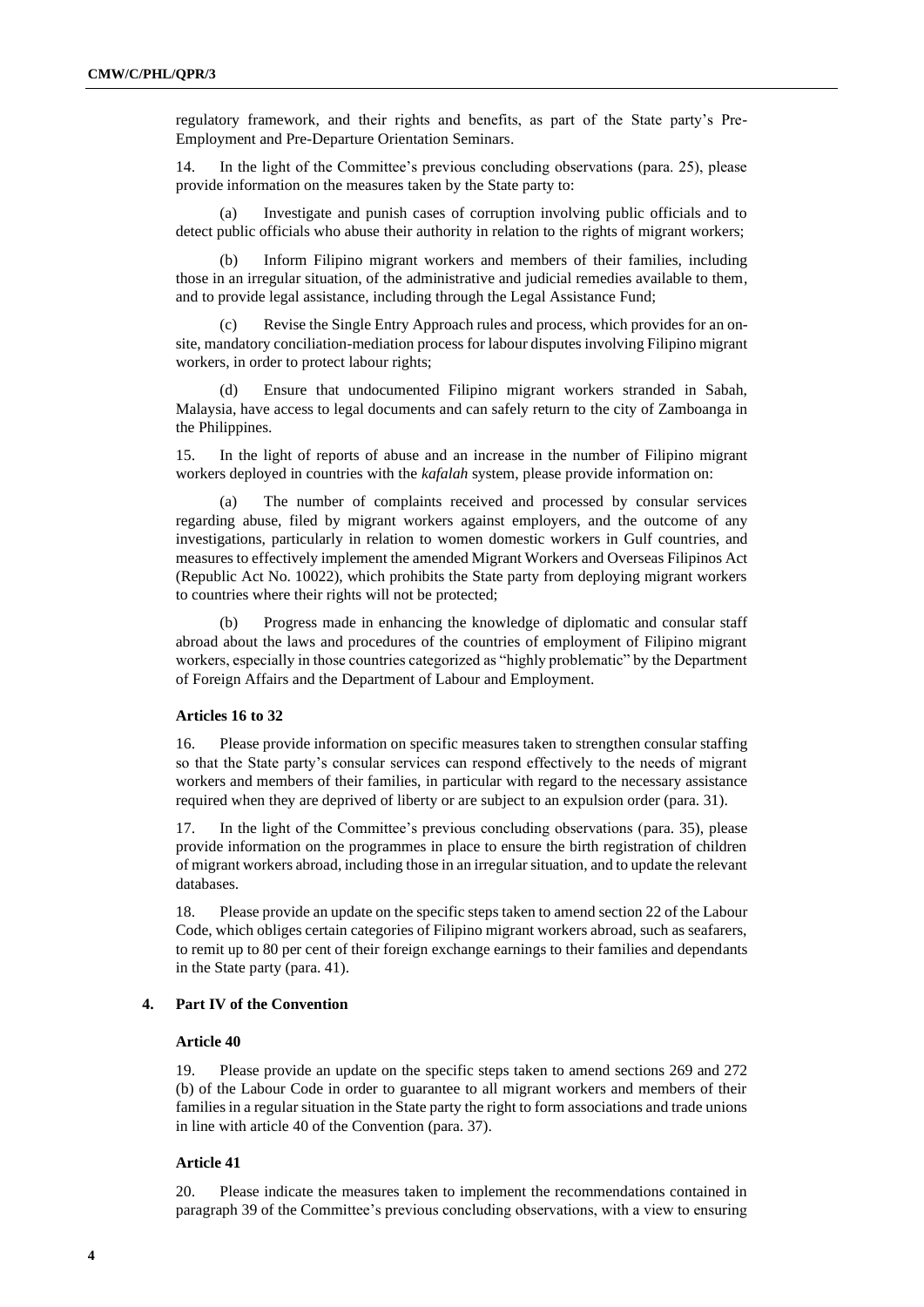the right of Filipino migrant workers to participate in public affairs, to be elected at elections of the State party, and to vote, including by mail and via the Internet.

#### **5. Part V of the Convention**

#### **Articles 58 to 63**

21. Please provide information on the measures taken by the State party to ensure that seasonal and itinerant workers enjoy treatment equal to that enjoyed by workers who are nationals of the Philippines, in particular with respect to remuneration and conditions of work, and to ensure systematic monitoring by the relevant authorities of employer compliance with relevant international labour standards.

### **6. Part VI of the Convention**

# **Articles 64 and 66**

22. In the light of the Committee's previous concluding observations (para. 43), please provide information on the measures taken by the State party to:

(a) Ensure the strict enforcement of the regulatory regime for private recruitment agencies, and strengthen the existing licensing system for recruitment agencies in order to protect migrant workers from abuse;

(b) Intensify monitoring and inspections to prevent private recruitment agencies from charging excessive fees for services, and address complicity of public officials with abusive foreign recruiters, including the practice of "contract substitution", debt bondage, and falsification of birth certificates and travel documents;

Ensure that private recruitment agencies provide adequate information to individuals seeking employment abroad and that they guarantee the effective enjoyment of agreed employment benefits;

(d) Investigate, prosecute and punish all illegal practices by recruiters, and provide information regarding abusive practices to those seeking employment;

(e) Protect persons intending to work abroad by adopting a policy banning placement fees;

(f) Ratify the ILO Private Employment Agencies Convention, 1997 (No. 181).

### **Article 67**

23. In the light of the Committee's previous concluding observations (para. 45), please provide information on progress made in:

(a) Establishing the demographic profile of children of migrant workers in situ and of those left behind in the country of origin in order to guide policies and programmes, including by conducting nationwide research on this population;

(b) Adopting a comprehensive strategy to promote and protect the rights of children and families of Filipino migrant workers through, inter alia, education, entrepreneurship, training and community welfare programmes;

(c) Addressing the challenges involved in tracking returnees and in facilitating the resettlement and reintegration of Filipino migrant workers upon their return, including their reunification with children left behind in the Philippines;

Developing and supporting programmes and projects for livelihood, entrepreneurship and financial literacy for returning Filipino migrant workers and their families, in coordination with relevant stakeholders, and ensuring that the reintegration programmes receive adequate budgetary support.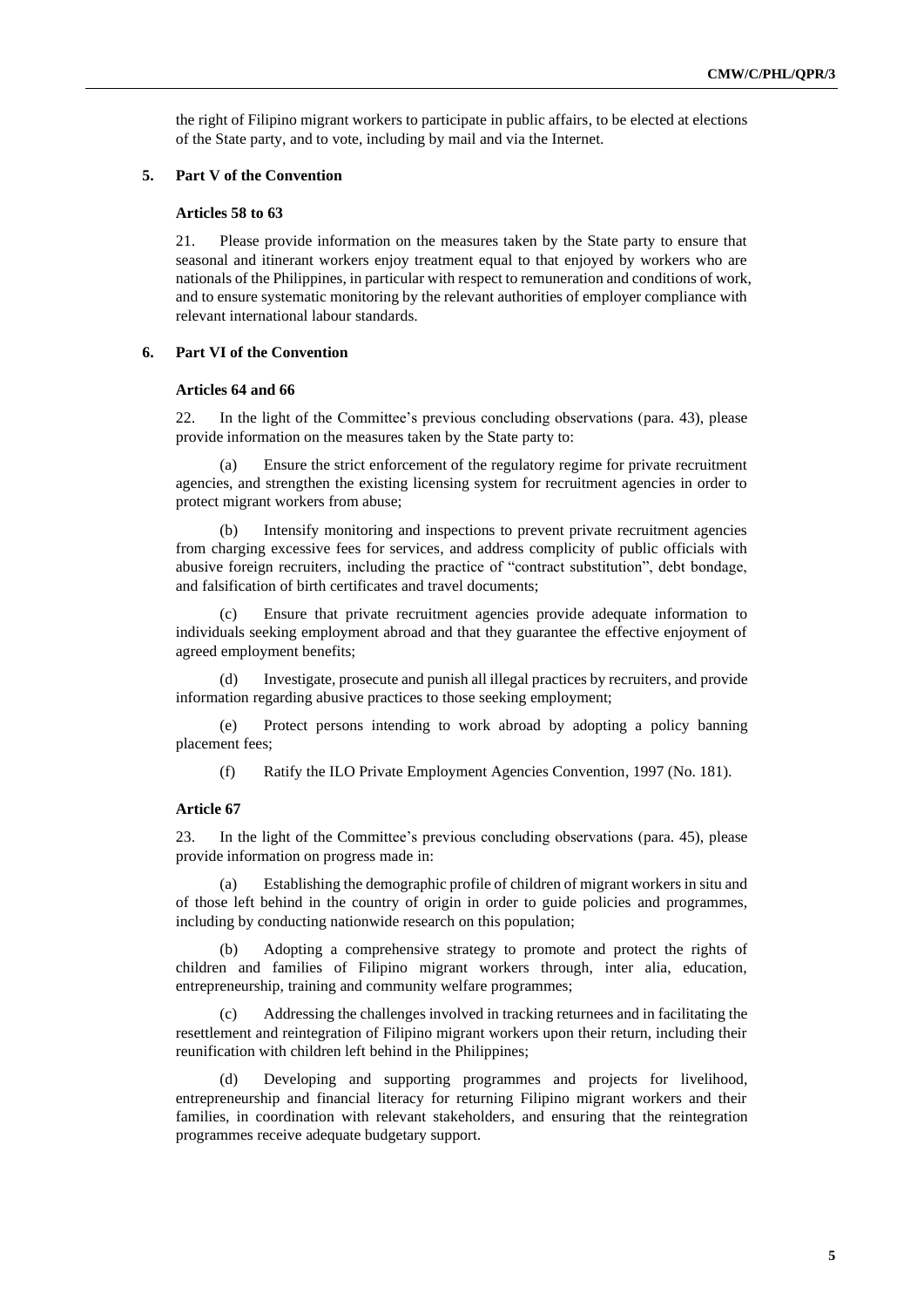# **Article 68**

24. In the light of the Committee's previous concluding observations (para. 47), please describe the progress made in:

(a) Strengthening existing mechanisms for the proper identification and referral of victims of trafficking in persons in order to improve assistance, and ensuring that migrant workers abroad who are victims of trafficking have access to legal aid and that receiving States implement the non-punishment principle for victims of trafficking in persons;

(b) Promptly, effectively and thoroughly investigating, prosecuting and punishing all acts of trafficking in persons, and in particular, in expediting the prosecution of cases involving illegal recruiters;

Enhancing the mechanisms of support, rehabilitation, protection and redress – including State-funded social rehabilitation services and assistance with reporting incidents of trafficking to the police – and ensuring their availability to all victims at provincial and local levels;

(d) Enhancing training on combating trafficking in persons for law enforcement personnel, judges, prosecutors, labour inspectors, teachers, health workers and staff at the State party's embassies and consulates;

(e) Systematically collecting data on trafficking in persons and raising public awareness about trafficking in persons among migrants and those seeking employment locally and abroad.

# **Section II**

25. The Committee invites the State party to provide information, not to exceed three pages, regarding the protection of migrant workers and members of their families with respect to the following:

- (a) Bills or laws and their respective implementing regulations;
- (b) Institutions and their mandates and institutional reforms undertaken since 2014;

(c) Policies, programmes and action plans covering migration and their scope and financing;

(d) Recent ratifications of human rights instruments and other relevant instruments;

(e) Recent comprehensive studies on the situation of migrant workers and members of their families.

# **Section III**

#### **Data, official estimates, statistics and other information**

26. Please provide updated statistical data, disaggregated by relevant factors and/or as indicated below, and qualitative information for the past three years on the following:

(a) The volume and nature of migratory movements to and from the State party during the reporting period;

Migrant workers in detention in the State party and migrant workers who are nationals of the State party and are detained abroad in States of employment, and whether such detention is immigration-related;

(c) Migrant workers and members of their families who have been expelled from the State party;

(d) The number of unaccompanied migrant children or migrant children separated from their parents in the State party;